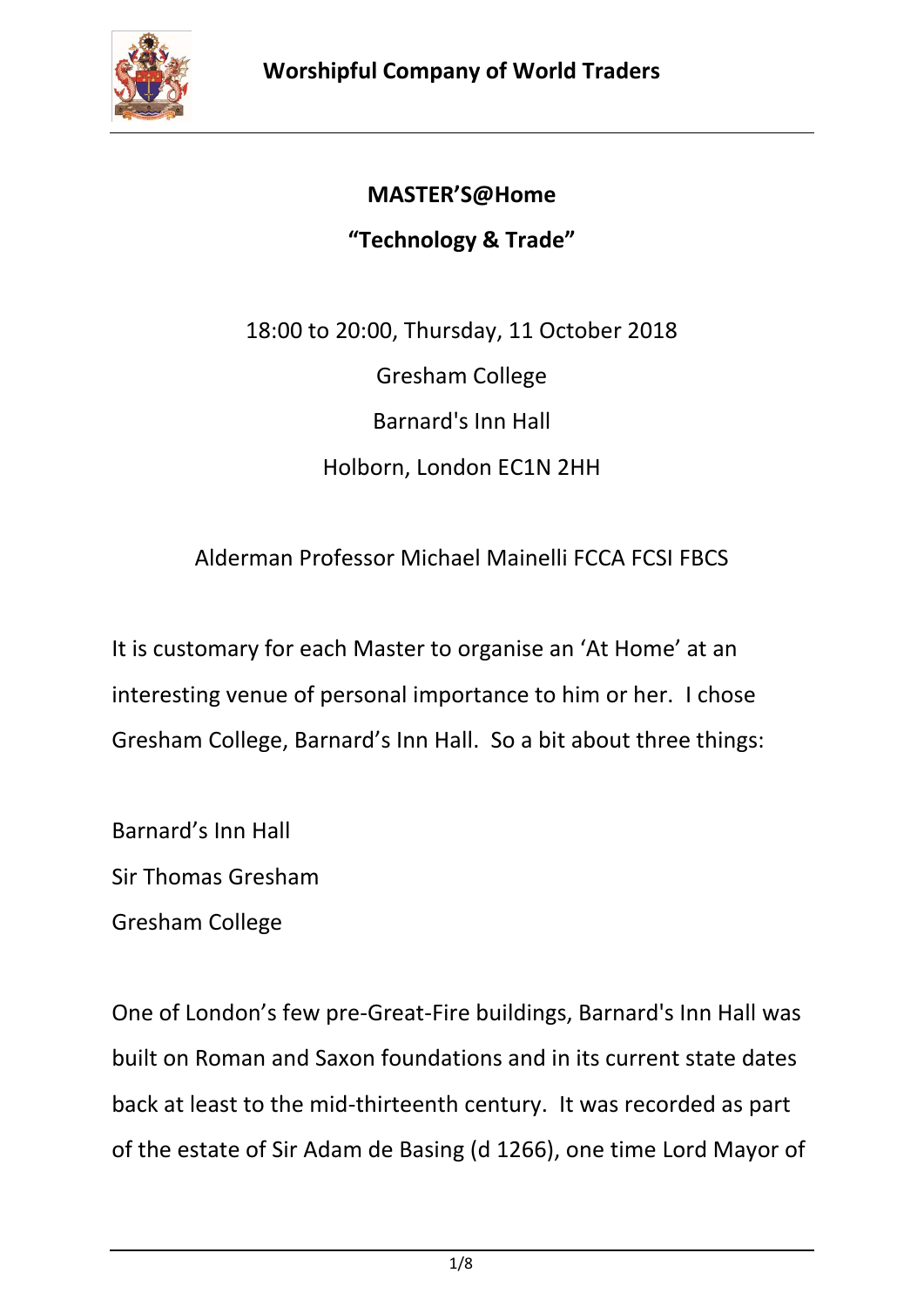

London. It had a long relationship with the legal profession. Barnard's Inn was one of two Inns of Chancery linked to Gray's Inn, the other being Staple Inn. The hero of Charles Dickens's novel Great Expectations, Pip, lodged in Barnard's Inn with Herbert Pocket for a number of years following his arrival in London, circa 1820. The Mercers purchased the building in 1888 and in 1894 moved the Mercers School (1542-1959, though some constituent parts date to 1447) there until the closure of the School in 1959. The building is still owned by the Mercers and has housed Gresham College (1597 present) since 1991.

It does sometimes feel like home. I have delivered over 40 one-hour recorded lectures here, run over two dozen symposia, written a book, and participated in numerous events from musical soirées to chairing conferences to running school stock market games. Former Masters Jack Wigglesworth and Robert Woodthorpe-Browne supported the College and my application for Mercers' School Memorial Professor of Commerce from 2005 to 2009, and I became a Gresham College Fellow, now an Honorary Fellow, as well as a Trustee since 2008 and a member of the Joint Grand Gresham Committee since 2013. I also happen to be an honorary member of the Old Mercers' Club that keeps alive the School community, due to have its final event in 2020.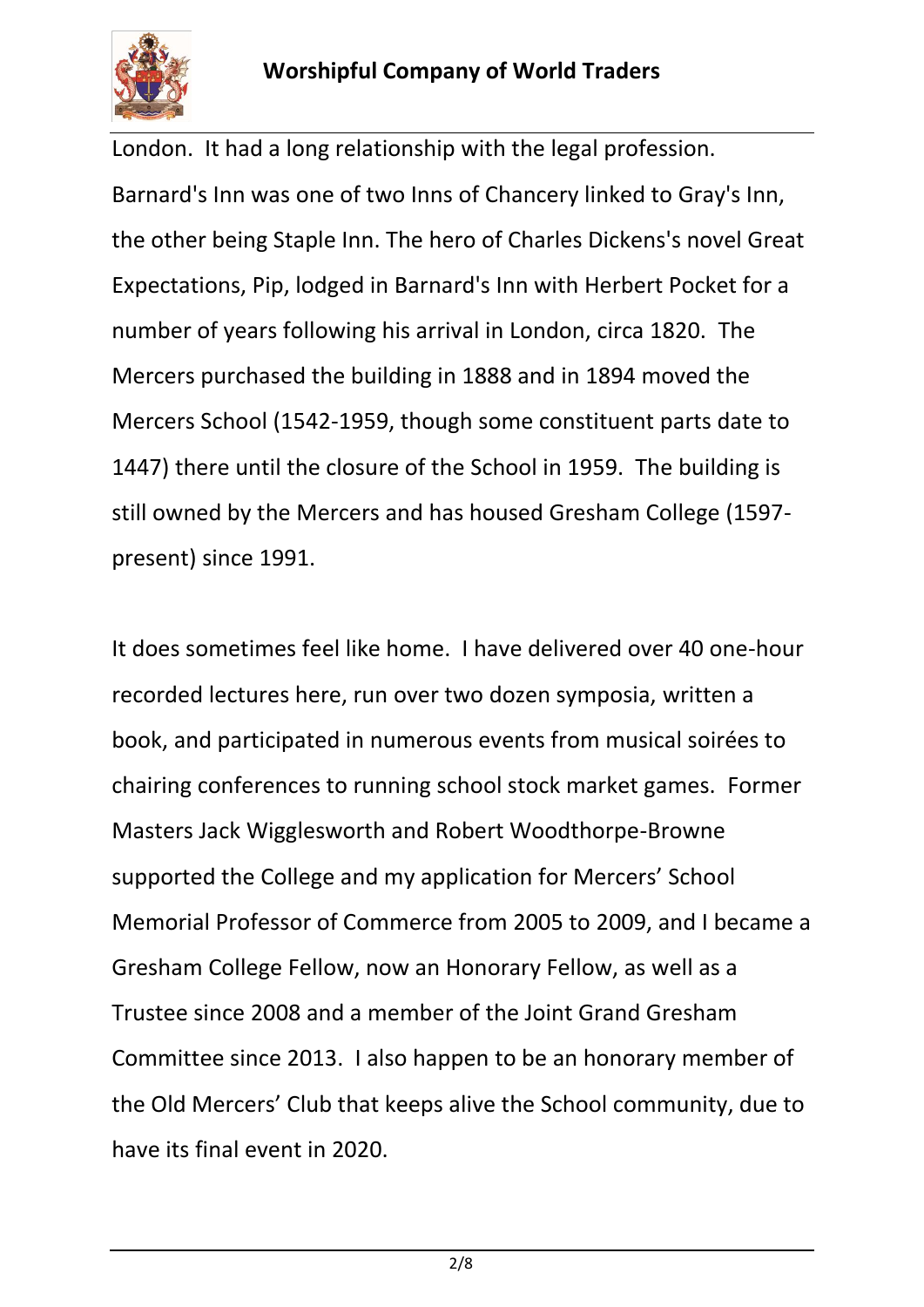

Tonight's second theme is Sir Thomas Gresham (1519-1579). The quincentenary of Sir Thomas's birth is 2019. The Gresham Biography Working Group chose Dr John Guy of Clare College, Cambridge, to research and write the book. John Guy is recognised as one of Britain's most exciting and scholarly historians. Born in Australia in 1949, John Guy grew up in England and by the age of 16 he knew he wanted to be a historian. In 2001 he made an accomplished debut as a presenter for the television programme Timewatch, on the life of Thomas More. He won the 2004 Whitbread Prize for biography for his thrilling account of the life of Mary Queen of Scots. His major publications include Henry VIII: The Quest for Fame (2018), Elizabeth: The Forgotten Years (2016), Thomas Becket: Warrior, Priest, Rebel, Victim: A 900-Year-Old Story Retold (2013), The Tudors: A Very Short Introduction (2013), A Daughter's Love: Thomas and Margaret More (2009), Queen of Scots: The True Life of Mary Stuart (2005), My Heart is My Own: The Life of Mary Queen of Scots (2004), and Tudor England (2000).

When I was a boy two-door was what you bought when you couldn't afford four-door, but Gresham served four Tudor monarchs, managed to keep his head, and all the while made money. Lots of it. He probably died comparatively wealthier than Bill Gates or Warren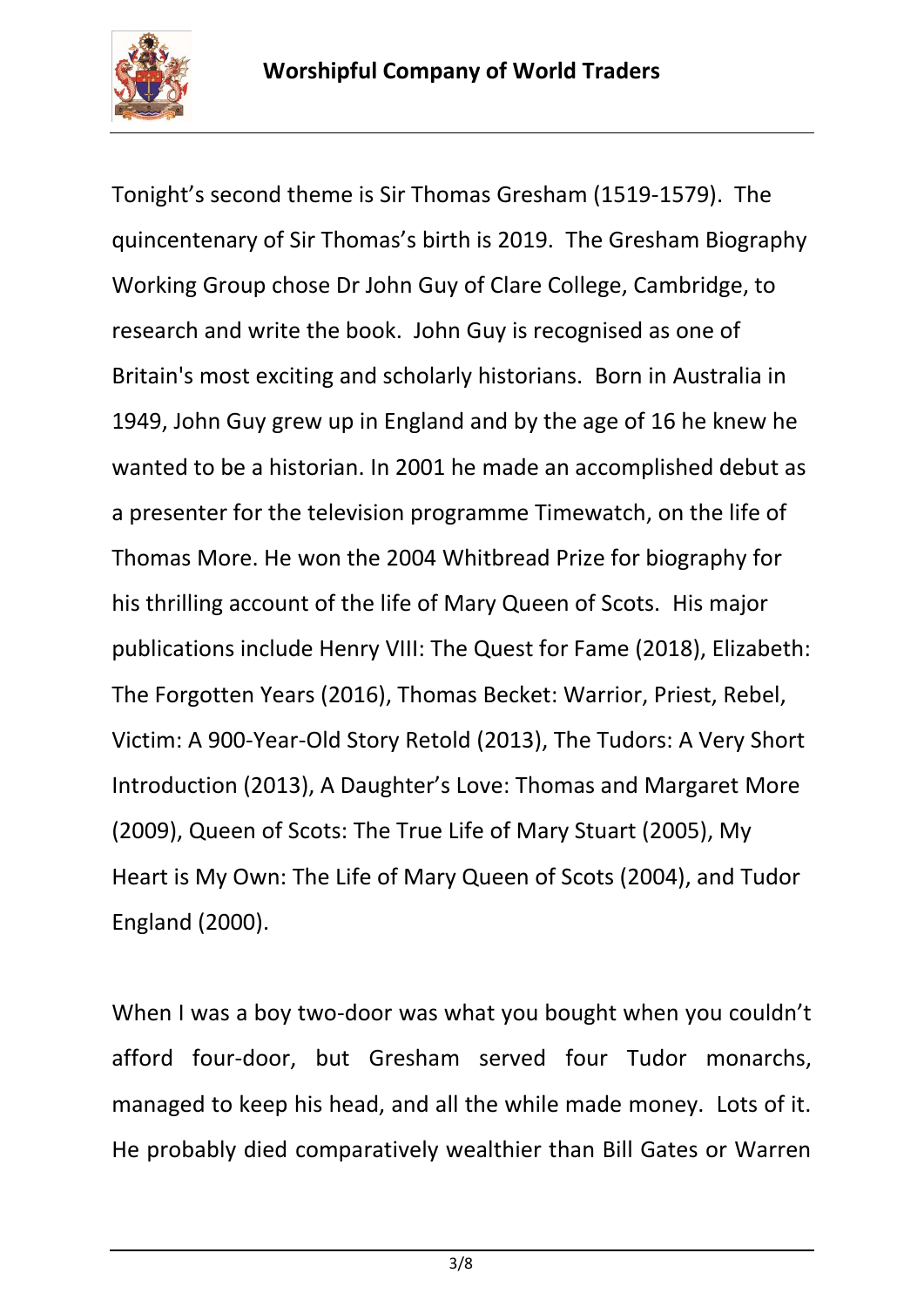

Buffett. 439 years later his legacy still generates millions for good causes. We have Gresham Street. We have his statue a few hundred yards away on Holborn viaduct, another at the Royal Exchange. We have his Tower 42 Mansion site, Osterley Park, Boston Manor. His grave at St Helen's Bishopsgate. We have grasshoppers everywhere – on the top of the Royal Exchange, at 68 Lombard Street, on stained glass windows.

Gresham was born on Cheapside and attended St Paul's School and Gonville College, Cambridge. In 1543 he went to Antwerp to make his fortune as a Mercer. Antwerp then was very cosmopolitan and large for the time, with a population approaching 100,000, double London or Rome. Just 25 merchants accounted for half of London's cloth exports, and the two biggest exporters were the brothers John Gresham and Richard Gresham, Thomas's father.

Gresham imported from Antwerp the idea of a 'bourse' or 'exchange' for intangible items such as ship voyages and insurance. Incorporated into the 1571 Royal Exchange were 150 small shops, called The Pawn, London's first shopping centre. One of the tablecloths he had made for Queen Elisabeth's visit to the City, when she designated Gresham's Bourse the Royal Exchange, is in the cellar below for you to view.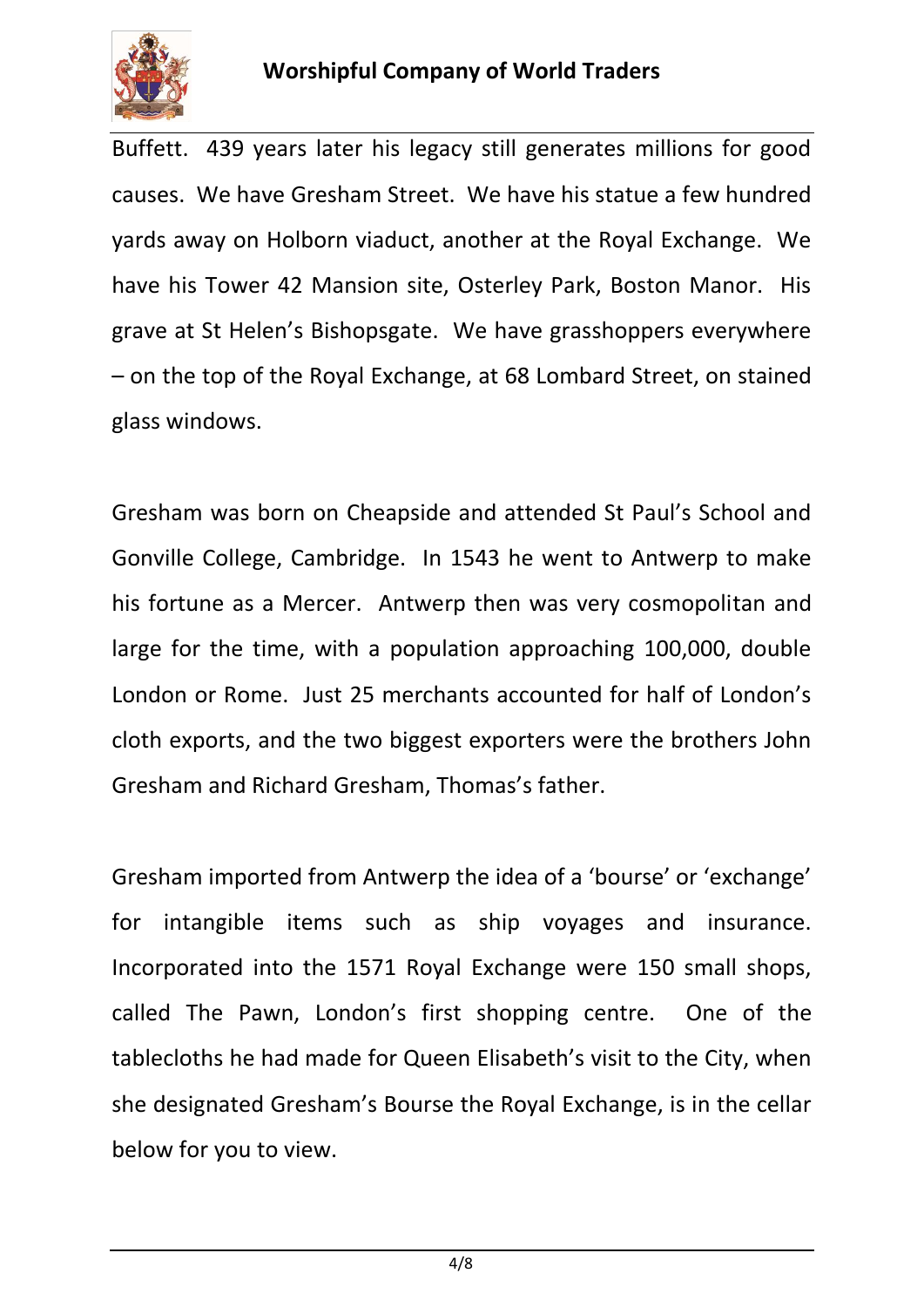

From within St Martin's Goldsmiths he experimented with fractional reserve gold stores, cornering markets, and insider trading. His Will of 1579 created Gresham College and challenged the 'Oxbridge' oligopoly in higher education.

But what does a Tudor have to say about contemporary issues? I thought I'd 'channel' Gresham on three questions today:

- 1 what should we do about our banks and our currency?
- 2 what should we do about Europe?

Gresham was probably one of the first goldsmiths to issue more certificates for gold in the vaults than he had. Our modern economic terms are fractional reserve banking or leveraged banking. So rather than letting banks such as RBS in 2008 lend 42 times what they had in the vaults, Gresham would probably recommend tight control over leverage. He might have recommended that our quantitative easing continue to the point that our banks were lending little more than they have in their vaults.

Gresham explained to Elizabeth I that because Henry VIII and Edward VI had replaced 40% of the silver in shillings with base metal, '*all your fyne gold was conveyed out of this your realm.*' Colloquially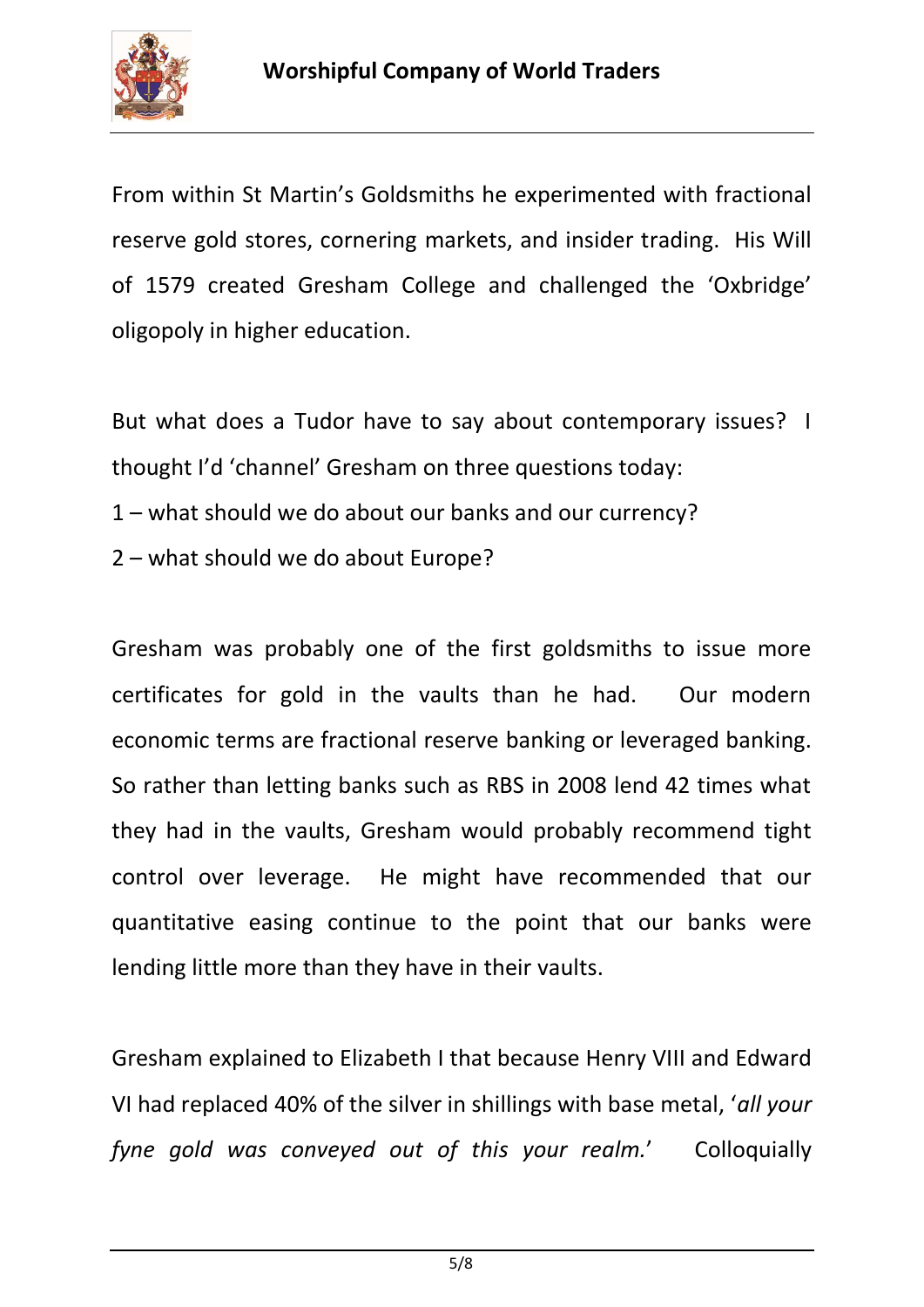

expressed as "bad money drives out good", Gresham's Law was attributed to him in 1858 by a Scottish economist. Two awkward bits - the Law is the reverse, "good money drives out bad", and Gresham's Law was not his; it was noted much much earlier by many, starting with Aristophanes. The Nobel economist Robert Mundell rephrased Gresham's Law more properly as "cheap money drives out dear money only if they must be exchanged for the same price".

In 1551 Edward VI appointed Thomas as Royal Agent in Antwerp. A clever and shrewd dealer, Gresham reduced royal indebtedness from £325,000 to £108,000. He reduced the national debt by two-thirds in nine months. And down to a quarter in two years. Under so-called 'austerity', UK national debt has grown by well over a third. William Cecil put Gresham in charge of recoinage in 1560. To his, Elizabeth's, and Cecil's credit, within a year debased money was withdrawn, melted, and replaced, with a profit to the Crown estimated at £50,000.

Gresham stood for an independent pound sterling. He certainly wouldn't have sold off the national gold reserve. More interestingly, he might also have supported an independent London currency.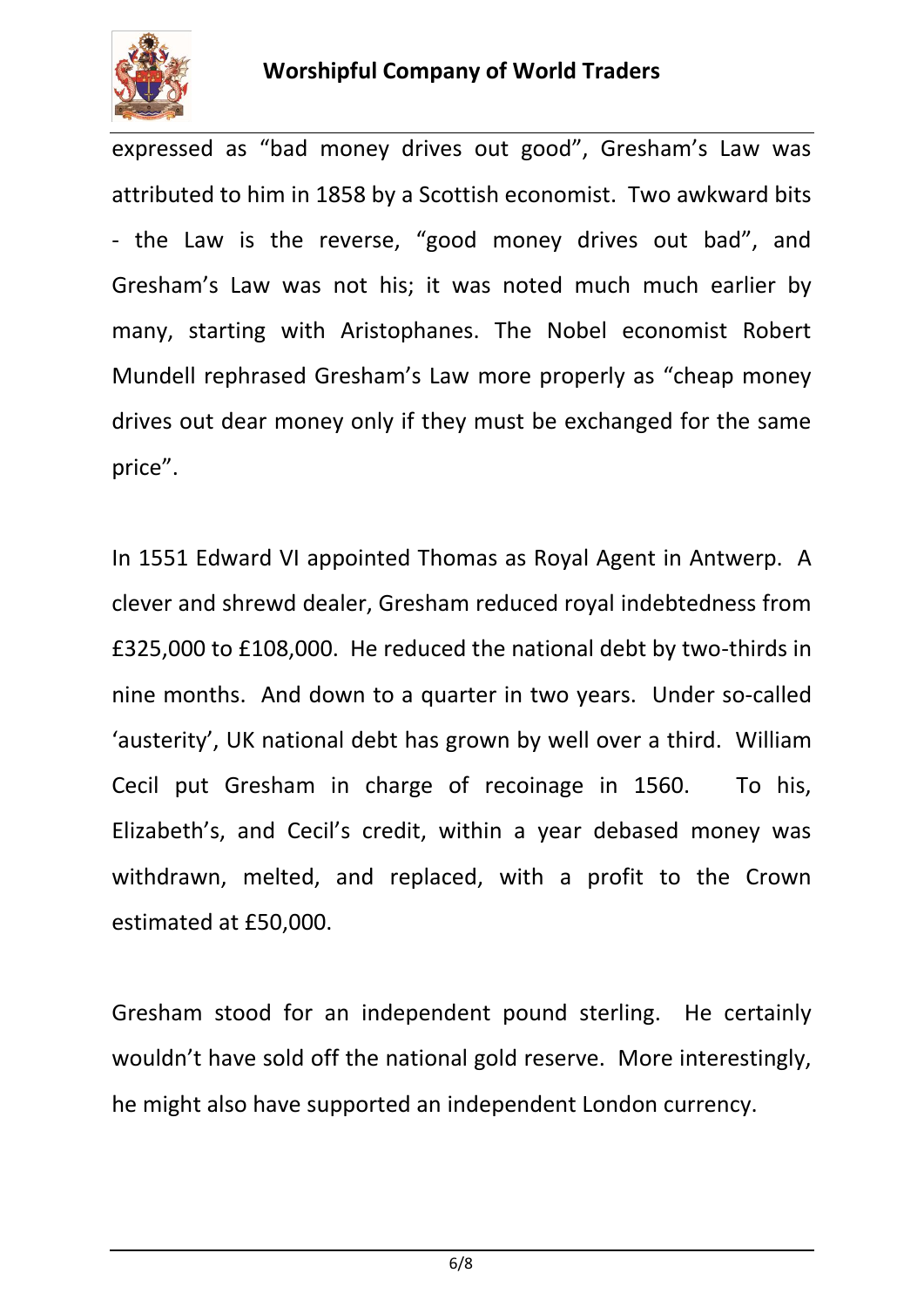

A Gresham ship from 1570 was re-discovered in the Thames in 2003; its cannons inscribed with grasshoppers and marked 'TG'. There are tales of bullion concealed in bales of pepper or armour. Gresham was clearly a "merchant adventurer" with a network of European agents, though the sobriquet 'arms-dealer' might equally apply.

The Royal Exchange began as his father's idea, but the idea behind the exchange and the shops was that London prospers when all who come for exchange are treated fairly.

Gresham was a free trader and Europhile, yet also a realist and a spy, committed to engaging with Europe, vigorously, *but* for mutual and selfish benefit.

## **Hop To It**

I must touch on grasshoppers, in two ways – the family symbol and Kung Fu. The grasshopper first appears in the mid-1400's. According to family legend, the founder of the family, Roger de Gresham, was abandoned as a baby in long grass in [North Norfolk](http://en.wikipedia.org/wiki/North_Norfolk) in the 13th century. A woman's attention was drawn to the foundling by a grasshopper. While a beautiful story, a more likely explanation is that the Middle English word 'gressop' for 'grasshopper' resembles